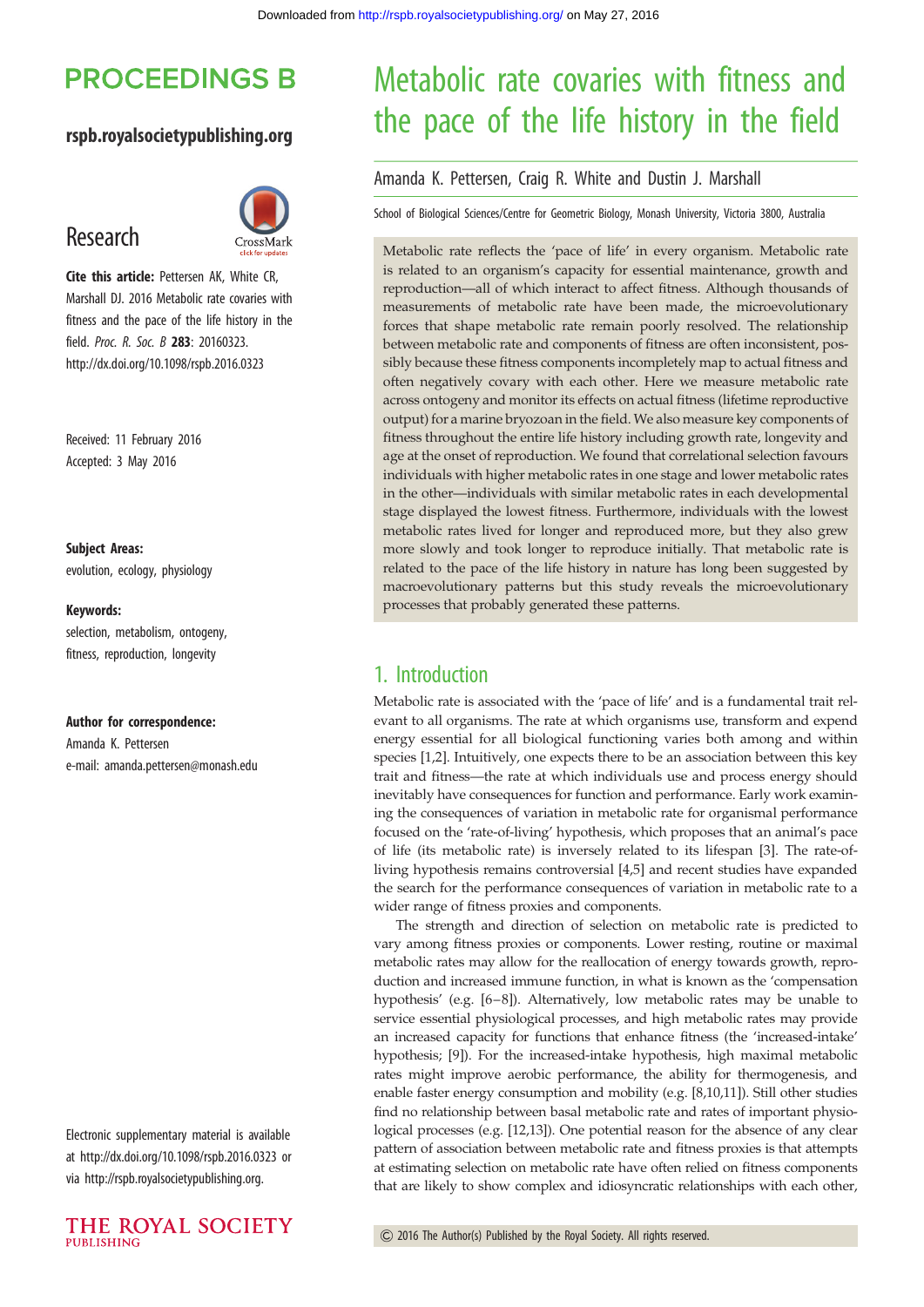and more importantly, with actual fitness. An essential next step, therefore, is to estimate the relationship between metabolic rate and fitness using the appropriate evolutionary currency for actual fitness: lifetime reproductive output [\[14](#page-6-0)[,15](#page-7-0)].

Estimating lifetime reproductive output in field populations of animals remains challenging and is often restricted to very large species that are easily tracked and where reproduction can be measured (e.g. [\[16](#page-7-0)]). Despite these challenges, field studies are likely to provide essential insights into selection on metabolic rate because selection is highly context-dependent: the strength and even direction of selection can change when comparing across laboratory and field populations. Recent studies have overcome these formidable challenges by measuring selection on fitness components under realistic field conditions [[17,18\]](#page-7-0). Importantly, these studies have used the Lande & Arnold [[19\]](#page-7-0) approach to formally estimate selection on metabolic rate so that comparisons can be made across studies. Here, we extend these studies by applying this classic multiple regression framework to estimate selection on metabolic rate at two life stages, where we use lifetime reproductive output as our measure of fitness in the field. We take advantage of the sessile nature of the adult stage of the marine bryozoan Bugula neritina to measure lifetime reproductive output. We also measured additional fitness components (early-life-stage survival, growth, phenology and longevity) so as to understand the various correlations between metabolic rate and life-history traits that will ultimately affect fitness.

## 2. Material and methods

(a) Study species, site and larval mass measurements Adult colonies of the aborescent bryozoan, B. neritina grow via asexual budding, by producing new pairs of zooids (individual subunits) at distal ends combined with regular bifurcations after approximately every four pairs of zooids to produce symmetrical branching [[20,21\]](#page-7-0). Once sexually mature, B. neritina zooids brood single embryos in clearly visible, calcified structures called ovicells which act as a placenta-like system and supply the offspring with maternally derived nutrients [\[22\]](#page-7-0). Once embryogenesis is complete, the developed non-feeding larvae are released into the plankton where they are competent to settle almost immediately, yet remain dependent on maternally derived energy reserves from release as larvae through post-settlement until the end of metamorphosis. This 'dependent phase' (sensu [\[23\]](#page-7-0)) lasts approximately 2 days before the development of the first zooid with feeding structure (lophophore) is complete, and offspring feed for themselves.

All B. neritina colony collections and outplanting were conducted at Royal Brighton Yacht Club in Port Phillip Bay, Victoria, Australia ( $-37.909$ , 144.986), from March to November 2014. Sexually mature colonies were transported to the laboratory and maintained in darkened, aerated tanks at  $17.5^{\circ}$ C—a similar temperature to that of the bay at the time of the study. After 2 days, approximately 10 colonies per experimental run were induced to spawn according to standard light-shock procedures: colonies were placed in beakers of filtered seawater and exposed to bright light [[24](#page-7-0)]. The released larvae were then immediately photographed on a glass slide using a Moticam 5 digital camera (Motic, Hong Kong, China) mounted on a dissecting microscope as per standard techniques developed previously [[24](#page-7-0)]. Measurements of larval body area and length of the ciliated groove were estimated to the nearest micrometres using IMAGEJ software (v. 1.47) and larvae mass estimates based on calculations obtained in a previous study [\[23\]](#page-7-0). Once photographed, larvae were then

pipetted in a drop of seawater directly onto roughened acetate sheets to induce settlement. The range of larval mass measured in this study reflected the natural variation observed in larval size by this species [[24](#page-7-0)].

#### (b) Metabolic rate measurements

Oxygen consumption rate  $(\dot{V}O_2)$ ; a commonly used proxy for metabolic rate) was measured for individual settlers of B. neritina at two developmental stages: 0 h and 24 h post-settlement (from here-on designated metabolic rate early  $(MR<sub>E</sub>)$  and metabolic rate late (MRL), respectively). Individual settlers were cut out on small sheets of acetate and placed into glass vials containing pasteurized, 0.2  $\mu$ m filtered seawater and a non-consumptive  $O_2$ sensor spot. For each experimental run,  $\rm\ddot{VO}_2$  was measured for 36 individuals at the same time along with 12 controls (blank vials containing only seawater and acetate) using 24-channel PreSens sensor dish readers (Sensor Dish Reader SDR2, PreSens), with 24-chamber 200 µl glass micro plates (Loligo Systems Aps, Tjele, Denmark).  $\dot{V}O_2$  was calculated from the rate of change of  $O_2$  saturation over time  $(m_a; \, ^\circ\!\!\sqrt{b}n^{-1})$  as per White *et al.* [\[25\]](#page-7-0):

$$
\dot{V}O_2=-1\Big(\frac{m_a{-}m_b}{100}\Big)V\beta O_2,
$$

where  $m_b$  is the rate of change of  $O_2$  saturation for control vials (% per hour),  $\beta O_2$  is the oxygen capacitance of air-saturated seawater at 17.5°C (5.8 ml  $1^{-1}$ ; [[26](#page-7-0)]) and *V* is water volume (the volume of acetate and the animals was subtracted from the total chamber volume of  $2.0 \times 10^{-4}$  l). Prior to  $\rm \dot{V}O_2$  measurements sensor spots were calibrated with air-saturated (AS) seawater (100% AS) and water containing 2% sodium sulfite (0% AS). In order to obtain proxies for standard metabolic rate, all  $\rm VO_2$  measurements were recorded in a darkened, constanttemperature room at  $17.5^{\circ}$ C over 3 h, such that temperature in the vials became stable and individual settlers were not negatively affected by the procedure (i.e. all measurements were undertaken at  $O_2$  saturation levels greater than the critical partial pressure of  $O_2$  for aerobic metabolism, below which  $\rm \dot{V}O_2$ declines). Each set of two  $\rm\dot{VO}_2$  measurements on 36 individuals represented a single 'experimental run', which was repeated six times. To convert oxygen consumption, VO<sub>2</sub> (microlitres per hour) to metabolic rate (milliJoules per hour) the calorific conver-sion factor of 20.08 J ml<sup>-1</sup> O<sub>2</sub> was used [\[27\]](#page-7-0). Ideally, in addition to measuring  $VO<sub>2</sub>$  during two early-life stages, we would also measure  $\rm \dot{VO}_2$  later in ontogeny. However, measuring metabolic rates of large numbers of larger individuals would have required the return of individuals to the laboratory for several days and our primary goal was to gain as realistic measures of fitness as possible by leaving individuals in the field throughout their post-metamorphic lives.

### (c) Field deployment and measures of fitness traits

Following the final  $VO<sub>2</sub>$  measurement, each piece of acetate containing a single settler was glued onto labelled PVC plates  $(55 \times 55 \times 3$  mm) and maintained in tanks overnight with unfiltered seawater at 17.5°C before being outplanted into the field the following morning. For each experimental run  $(n = 6)$ , 36 plates were randomly assigned onto a single PVC backing panel  $(570 \times 570 \times 6$  mm) such that a total of 216 settlers were deployed into the field. The backing panels were then suspended 1.5 m below the water surface with the settlement plates face down (for a detailed description of the field deployment, see Marshall & Keough [[28](#page-7-0)]). Several trait measurements were recorded for every individual over the entire life history, until all individuals had died (March–November 2014) to provide various components of fitness [\[29\]](#page-7-0). Measures of early-stage survival (at eight weeks post outplant) and growth (number of bifurcations as an indication of colony size, see Keough & Chernoff [\[20\]](#page-7-0) for details) were recorded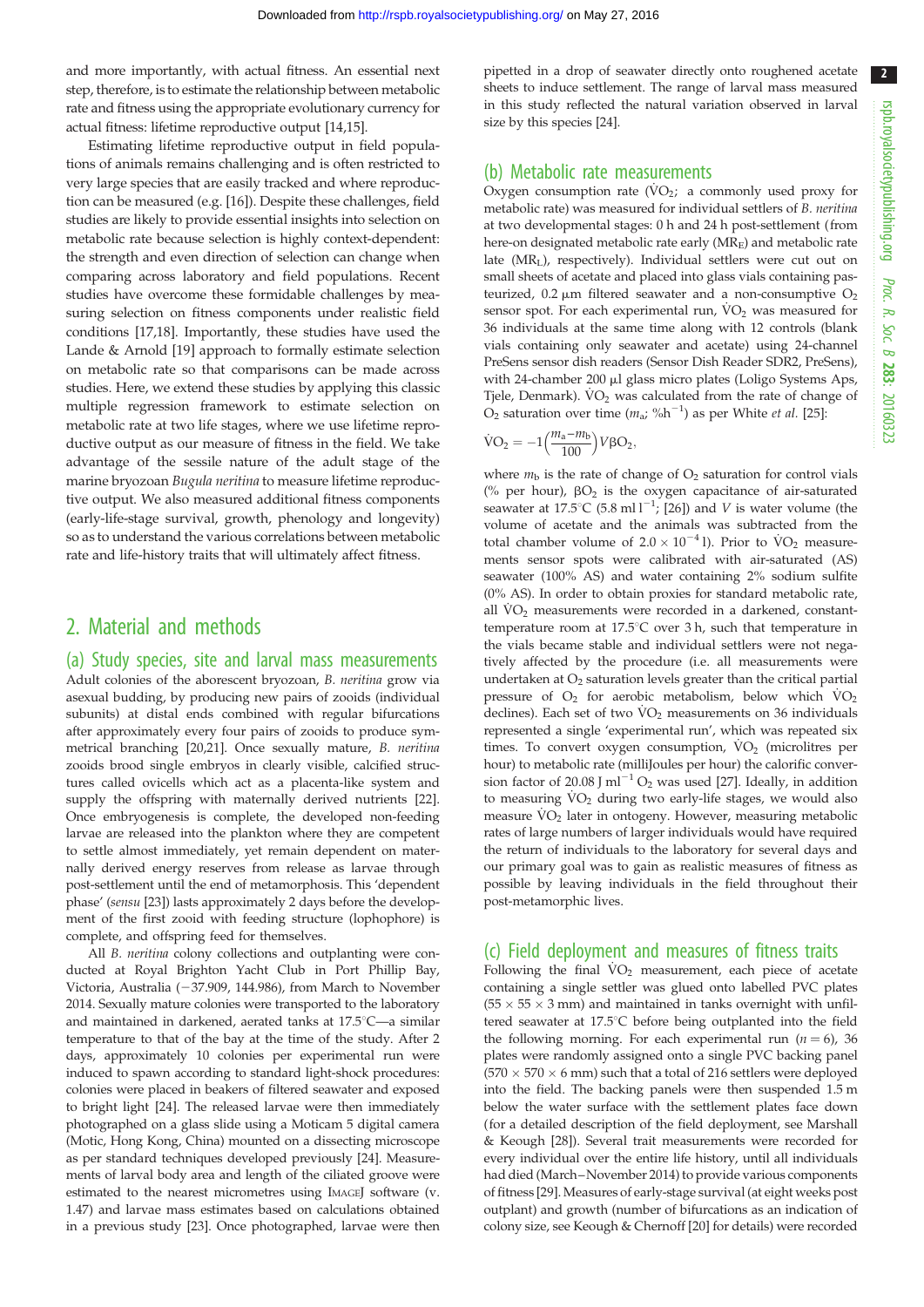3

Table 1. Selection coefficients ( $\pm$  s.e.m.) for larval mass (micrograms), metabolic rate early (MR<sub>E</sub>; milliJoules per hour), metabolic rate late (MR<sub>I</sub>; milliJoules per hour) with total lifetime reproductive output (cumulative number of offspring produced) for B. neritina colonies. ( $\beta$  and  $\gamma$  represent linear and nonlinear selection gradients, respectively.  $*_p$  < 0.05.)

|                 |                 | $\sim$           |                   |                   |
|-----------------|-----------------|------------------|-------------------|-------------------|
|                 |                 | mass             |                   | <b>MR</b>         |
| mas:<br>iarvai  | $-0.094(0.070)$ | $-0.06/$ (0.054) | .022 (0.064)      |                   |
| MR <sub>r</sub> | 0.070(0.070)    |                  | .<br>0.037(0.040) | $-0.194*$ (0.083) |
| .               | $-0.040(0.072)$ |                  |                   |                   |

weekly. Mortality was noted for individual colonies when the individual was either absent from the plate or less than 10% of feeding zooids remained. Colonies were regularly checked for development of ovicells which were visible under a field microscope  $(x10)$ . Age (number of days) at onset of reproduction was noted and occurred approximately six weeks post-settlement. Reproductive output was measured as a count of the number of ovicells from thereon every two weeks to provide a total cumulative value for lifetime reproductive output. Longevity was recorded as the number of days from outplant of individuals up until mortality.

### (d) Statistical analyses

We used two statistical approaches to analyse the data. First, we used a classic multiple regression approach to formally estimate the direction and strength of selection on our three traits of interest (larval mass, and the metabolic rate of two post-settlement stages) for the fitness measure of lifetime reproductive output [[19](#page-7-0)]. Second, we modelled the remaining life-history traits of early-stage survival, growth and at onset of reproduction as a function of larval mass and metabolic rate. Data were analysed using multivariate linear mixed models, fitted with maximum likelihood for longevity, logistic regression for age at onset of reproduction and for size over time (growth), repeated measures within a general linear model framework. This approach allowed us to determine the relationship between metabolic rate and key life-history traits, and to determine whether trade-offs among fitness components may help to explain why we see mixed results in the literature. Metabolic rates at each stage were found to be significantly correlated (where mass was included as a covariate;  $\chi_1^2 = 22.434$ ,  $p <$ 0.001). However, this relationship was relatively weak ( $r^2 =$ 0.19)—all variance inflation factors were less than 5, and no evidence for multicollinearity was found. Larval mass,  $MR_E$  and  $MR<sub>L</sub>$  were, therefore, treated as independent variables (see the electronic supplementary material, figure S1).

### (e) Estimating selection gradients

Standardized estimates of linear  $(\beta)$  and nonlinear  $(\gamma)$  gradients of selection for total reproductive output were generated using a multiple regression approach [\[19,30](#page-7-0)]. The form of selection was tested with likelihood ratio tests and the strength of selection gradients for total reproductive output (coefficient estimates) were calculated using linear regression.

## (f) Covariance between larval mass, metabolic rate and life-history traits

The relationship between continuous predictor variables of larval mass, MR<sub>E</sub> and MR<sub>L</sub> with key life-history response variables of growth, longevity and age at onset of reproduction were analysed

separately. Biplots were produced to check for autocorrelation among response variables and to ensure variation in one response variable was not explained by another measured response variable. Longevity and growth over 20 weeks were found to be significantly positively correlated  $(\chi_1^2 = 26.794, p \le 0.001)$ . However, as the relationship between longevity and growth was not strong  $(r^2 =$ 0.48), the variables were analysed separately. No significant relationships between age at onset of reproduction and longevity  $(\chi_1^2 =$ 1.452,  $p = 0.228$ ) or growth ( $\chi_1^2 = 0.242$ ,  $p = 0.623$ ) were found (see the electronic supplementary material, figure S2). For each model, experimental run was included as a random categorical factor where run or its interactions were found to be non-significant, they were first removed from the model. Longevity was tested using a linear mixed model (maximum likelihood), using stepwise removal of non-significant terms. Age at onset of reproduction was treated as a binary response variable and tested with logistic regression. As development of ovicells on individual colonies occurred either much earlier or much later than 60 days post outplant, individuals that reproduced earlier than 60 days were assigned a value of 1 and individuals with late onset of reproduction (greater than or equal to 60 days) with a value of 0. The relationship between larval mass, metabolic rates and growth over the first 20 weeks of development (number of bifurcations over time) was tested using repeated measures analysis.

# 3. Results

### (a) Selection gradients

No significant linear selection on larval mass or metabolic rate was detected ( $\chi^2$  = 2.35, p = 0.50). We found significant nonlinear selection on metabolic rate ( $\chi^2_6$  = 12.67,  $p$  = 0.04). When we explored the two forms of nonlinear selection, we found no support for significant quadratic selection but we did find support for significant correlational selection (table 1). Significant negative correlational selection showed that individuals which had higher metabolic rates in both stages or lower metabolic rates in both stages had the lowest fitness, whereas individuals that had higher metabolic rates in one stage but lower metabolic in the other stage had the highest fitness [\(figure 1\)](#page-3-0). The relatively strong correlational selection gradient of  $-0.194$  indicated that correlational selection is acting to decrease the positive covariance between  $MR_E$  and  $MR_L$  [[31\]](#page-7-0).

### (b) Covariance among traits

### (i) Growth

Over the first 20 weeks post-settlement, individuals that developed from settlers with higher  $MR_E$  and lower  $MR_L$  grew larger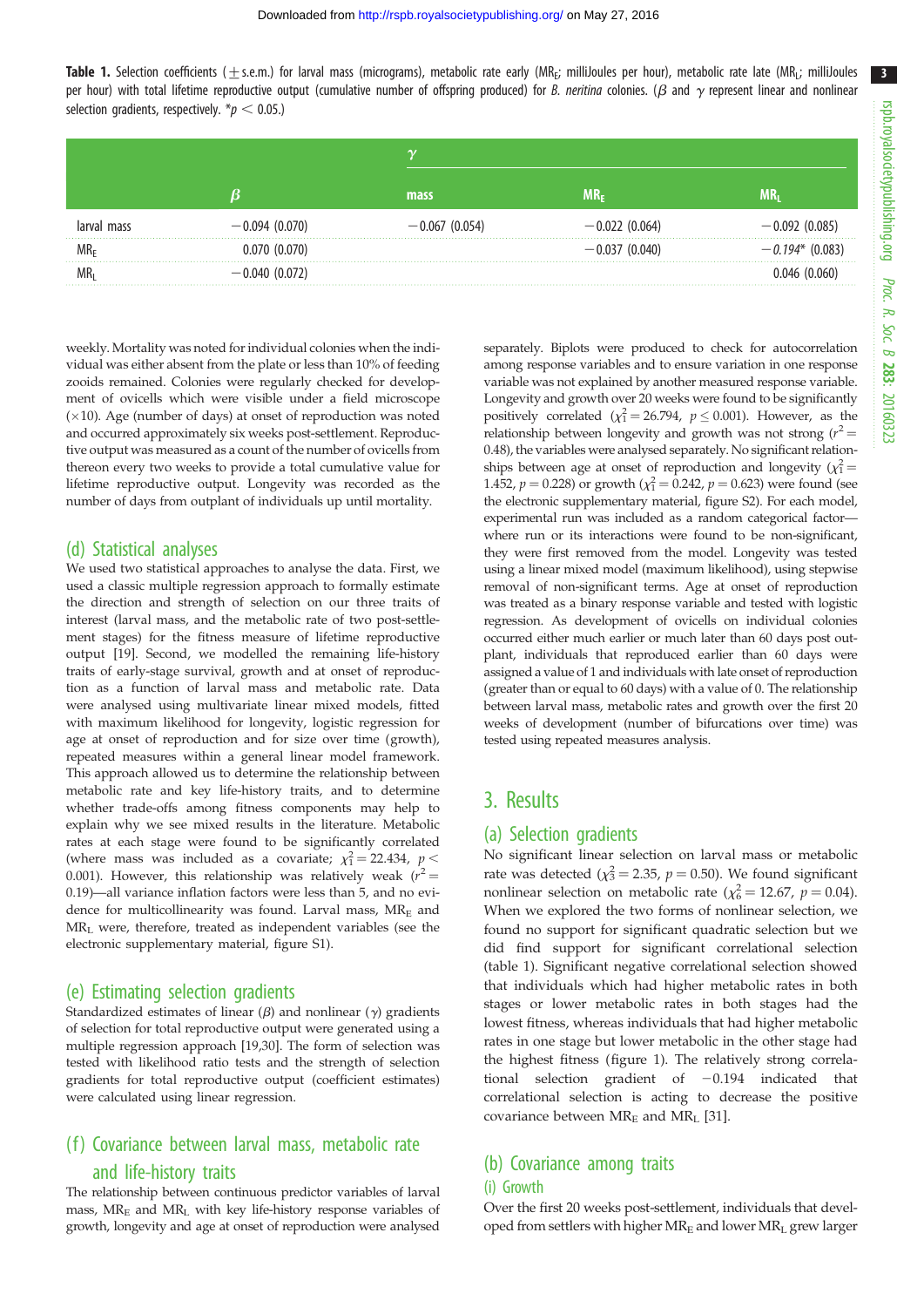<span id="page-3-0"></span>

Figure 1. Predicted relative fitness (total reproductive output) plotted against metabolic rate early (MR<sub>E</sub>; milliJoules per hour) and metabolic rate late (MR<sub>L</sub>; milliJoules per hour) for B. neritina settlers. White dots represent raw data points between  $MR_E$  and  $MR_L$  ( $n = 179$ ). Relative fitness of individuals is highest (red area) with either lower values of MR<sub>E</sub> and higher values of MR<sub>L</sub>, or higher values of MR<sub>E</sub> and lower values of MR<sub>L</sub>.



Figure 2. Predicted growth rate (number bifurcations per week for first 20 weeks of development) plotted against metabolic rate early (MRE; milliJoules per hour) and metabolic rate late (MR<sub>I</sub>; milliJoules per hour) for B. neritina settlers. Data points show raw data for measures of MR<sub>E</sub> and MR<sub>I</sub> (n = 179). Growth rate is highest for values of higher  $MR_E$  and lower  $MR_L$ .)

than individuals from settlers with lower  $MR_E$  and higher  $MR_L$ (figure 2). While  $MR_E$  was positively correlated with individual colony size (coefficient = 1.97,  $F_{1,111} = 6.283$ ,  $p = 0.014$ ), MR<sub>L</sub> showed a negative relationship with individual colony size over the first 20 weeks of development (coefficient  $= -0.9$ ,  $F_{1,111} = 4.415$ ,  $p = 0.038$ ). Repeated measures analysis showed that the effects of larval mass,  $MR_E$  and  $MR_L$  did not change over time (no significant time  $\times$  larval mass  $\times$  MR<sub>E</sub>  $\times$  MR<sub>L</sub> interaction was detected;  $F_{6,648} = 0.252$ ,  $p = 0.227$ ).

#### (ii) Longevity

Individuals originating from smaller larvae and with lower MRL lived for longer than individuals that had originated as 4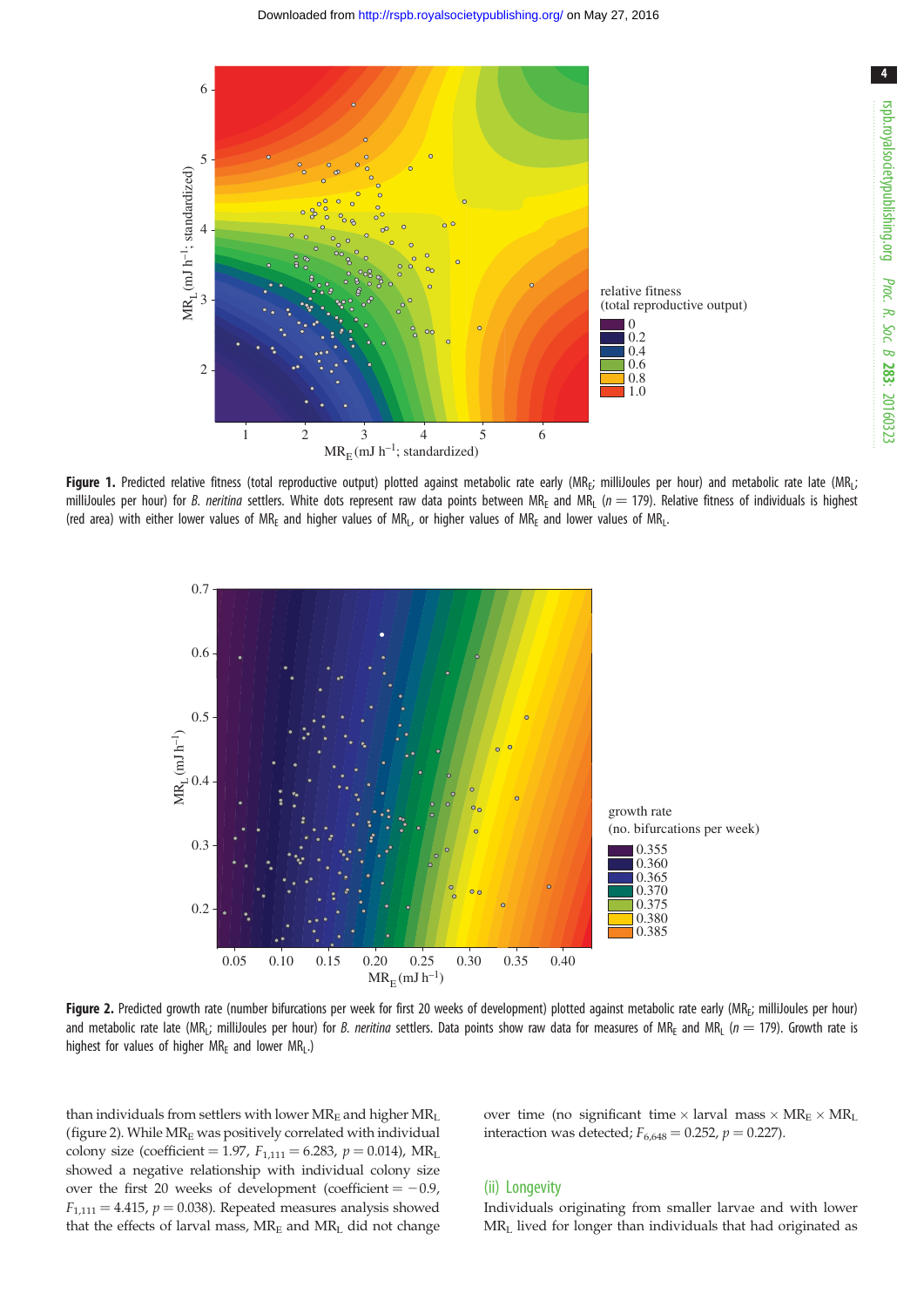

Figure 3. Predicted longevity (number of days until less than 10% colony alive) plotted against larval mass (micrograms) and metabolic rate late (MR<sub>L</sub>; milliJoules per hour) for B. neritina settlers. Data points show raw data for measures of larval mass and MR<sub>L</sub> ( $n = 179$ ). Longevity of a colony is highest for individuals from smaller larvae with lower  $MR<sub>L</sub>$ .

larger larvae with a higher  $MR<sub>L</sub>$  (figure 3). The final model showed a significant interaction between offspring mass and MR<sub>L</sub>  $(\chi_1^2 = 4.24, p = 0.039)$  where the two traits were negatively correlated with longevity of the settlers ([table 2](#page-5-0)).

#### (c) Age at onset of reproduction

Individuals with higher  $MR_E$  reproduced sooner than individuals with lower  $MR_E$  [\(figure 4\)](#page-5-0). When fitting the model,  $MR_E$ , larval mass,  $MR_L$ , larval mass  $\times MR_E$  and  $MR_E \times MR_L$  all showed marginally significant effects and were, therefore, retained in the final model [\[32](#page-7-0)]. However, log-likelihood tests revealed MR<sub>E</sub> ( $\chi_1^2 = 5.064$ ,  $p = 0.002$ ) was the only trait to have significant effects on age at onset of reproduction [\(table 3](#page-5-0)).

## 4. Discussion

# (a) Correlational selection for decreased covariance between metabolic rates

We found selection for decreased covariance between metabolic rates at each stage—individuals with high metabolic rates in one stage and low metabolic rates in another stage had higher lifetime reproductive output than individuals with either both high or both low metabolic rates in each stage. Assuming that our estimates of selection are persistent, and that metabolic rate is heritable, we would expect to see decreased covariance between metabolic rates at different developmental stages leading to individuals with metabolic rates that are either high or low in both stages, being purged from the population. Until now, findings of correlational selection on metabolic rates had yet to be demonstrated—most other studies find benefits to either a higher or lower metabolic rate overall. By contrast, we found a benefit to having metabolic rates that are dissimilar to each other across developmental stages.

While we observed a slight, positive correlation for metabolic rate among developmental stages, selection favoured a negative correlation between these traits. That the strength and direction of selection on key life-history traits fluctuates across development has been previously demonstrated [[33](#page-7-0),[34](#page-7-0)]. However, that selection should act to reduce covariance between two correlated traits appears to be counterintuitive. A lower metabolic rate early in development may need to be offset by a higher metabolic rate later in development in order to meet energy requirements for essential biological processes. Conversely, high energy expenditure early in development may be unsustainable, and a shift to a low metabolic rate in later development may be required to maintain energy reserves. If this is the case, then why consistently intermediate metabolic rates were not selected for throughout development remains unclear. We do not know what drives the negative correlational selection on two metabolic rates separated by only 24 h, but that the selection exists suggests that more studies should estimate selection on multiple metabolic rates across ontogeny.

### (b) Metabolic rate and the pace of life history

Metabolic rate was associated with other important life-history traits, and together these life-history traits drive the pace of the life history. We found no directional selection for higher or lower metabolic rates, but we did find strong evidence that certain metabolic rates may be associated with the timing of key life-history events. Overall, individuals with lower metabolic rates lived for longer, had slower growth rates and reproduced later in life than individuals with higher metabolic rate; while higher metabolic rates were generally correlated with higher growth rate, lower longevity and an earlier onset of 5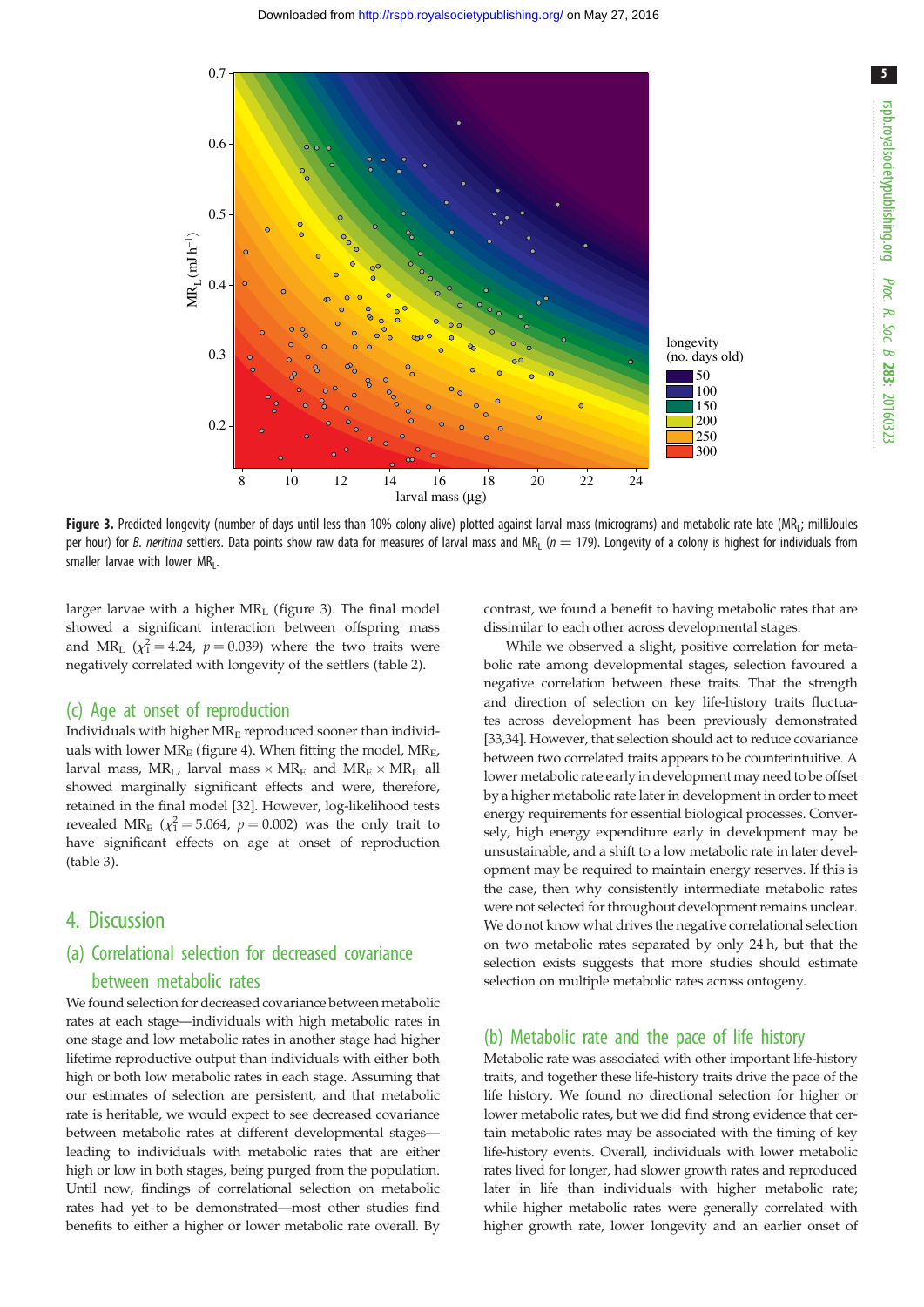<span id="page-5-0"></span>Table 2. Linear mixed model for the relationship between individual colony longevity (number of days until less than 10% colony alive) with larval mass (micrograms), metabolic rate early ( $MR$ <sub>F</sub>; milliJoules per hour) and metabolic rate late (MR<sub>L</sub>; milliJoules per hour). (Model reduced using maximum log-likelihood to remove non-significant interactions ( $p > 0.05$ ). All d.f.  $= 1. *p < 0.05$ .)

| trait                                                               | estimate   | $\chi^2$ | <i>p</i> -value |
|---------------------------------------------------------------------|------------|----------|-----------------|
| fixed effects                                                       |            |          |                 |
| larval mass                                                         |            | 0.386    | 0.534           |
| $MR_F$                                                              |            | 0.000    | 1               |
| MR <sub>I</sub>                                                     |            | 0.343    | 0.558           |
| larval mass $\times$ MR <sub>E</sub>                                |            | 0.080    | 0.777           |
| larval mass $\times$ MR <sub>I</sub>                                | $-126.375$ | 4.244    | $0.039*$        |
| $MR_F \times MR_I$                                                  |            | 0.058    | 0.810           |
| larval mass $\times$ MR <sub>E</sub> $\times$ MR <sub>L</sub>       |            | 2.967    | 0.085           |
| random effects                                                      |            |          |                 |
| experimental run                                                    |            | 0.001    | 0.975           |
| experimental run $\times$ mass                                      |            | 0.000    | 1               |
| experimental run $\times$ MR <sub>E</sub>                           |            | 0.000    | 1               |
| experimental run $\times$ MR <sub>I</sub>                           |            | 0.620    | 0.431           |
| experimental                                                        |            | 0.272    | 0.602           |
| run $\times$ mass $\times$ MR <sub>F</sub>                          |            |          |                 |
| experimental                                                        |            | 0.272    | 0.602           |
| run $\times$ mass $\times$ MR <sub>I</sub>                          |            |          |                 |
| experimental                                                        |            | 0.000    | 1               |
| run $\times$ MR <sub>F</sub> $\times$ MR <sub>I</sub>               |            |          |                 |
| experimental                                                        |            | 0.000    | 1               |
| run $\times$ mass $\times$ MR <sub>E</sub> $\times$ MR <sub>L</sub> |            |          |                 |

reproduction. Across taxa, studies have shown that slow growth, late onset of reproduction and greater longevity that is often associated with low metabolic rate, can serve as an advantageous strategy in low stress environments, for instance, when competition and predation pressure are low and resources are abundant [\[35](#page-7-0)–[39\]](#page-7-0). Conversely, a faster pace of life is likely to be advantageous in stressful environments, such as when food levels are low or predation is high, and thus higher metabolic rates are likely to be beneficial [\[40](#page-7-0)–[44\]](#page-7-0). Contrary to this, in environments where reduced energetic requirements are advantageous such as during periods of starvation or temperature stress, then lower metabolic rates may be selected for [\[45,46\]](#page-7-0).

The environment is likely to influence the strength and direction of selection acting on metabolic rate [[47\]](#page-7-0). In our study, individuals were insulated from interspecific competition by our experimental design (though they were exposed to predation). Under environmental conditions where mortality rates are higher or size-dependent (e.g. faster growing individuals reach a size refuge sooner; [\[48,49](#page-7-0)]), individuals with consistently higher metabolic rates may be favoured. In our species at least, it seems that metabolic rate is associated with key life-history traits that determine either a 'fast' (faster growth, earlier reproduction, shorter lifespan) or 'slow' (slower growth, later reproduction, longer lifespan) life history.



Figure 4. Predicted logistic regression between metabolic rate early ( $MR_E$ ; milli-Joules per hour) and probability of early onset of reproduction using logistic regression  $+$  standard error. Early onset of reproduction (colony less than 60 days old) is assigned a value of 1 while late onset of reproduction (greater than or equal to 60 days old) is assigned a value of 0. Onset of reproduction occurs earliest for higher values of MRF.

Table 3. Final logistic regression model for age at onset of reproduction (number of days) in relation to larval mass (micrograms), metabolic rate early ( $MR_E$ ; milliJoules per hour) and metabolic rate late ( $MR_i$ ; milliJoules per hour) for *B. neritina* where age at onset of reproduction (development of reproductive structures) was assigned either early  $= 0$  (less than 60 days old) or late  $= 1$  (greater than or equal to 60 days old). (Model reduced after testing for non-significant interactions ( $p > 0.05$ ). All d.f. = 1. \* $p < 0.05$ .)

| trait                                                         | estimate  |       | <i>p</i> -value |
|---------------------------------------------------------------|-----------|-------|-----------------|
| fixed effects                                                 |           |       |                 |
| larval mass                                                   |           | 1.596 | 0.207           |
| $MR_F$                                                        | $-47.822$ | 5.064 | $0.024*$        |
| MR <sub>I</sub>                                               |           | 1.526 | 0.217           |
| $MR_F \times MR_I$                                            |           | 2.604 | 0.107           |
| larval mass $\times$ MR <sub>F</sub>                          |           | 2.714 | 0.099           |
| larval mass $\times$ MR <sub>1</sub>                          |           | 0.029 | 0.865           |
| larval mass $\times$ MR <sub>E</sub> $\times$ MR <sub>L</sub> |           | 0.008 | 0.929           |

For lifetime reproductive output under our experimental conditions, the environment favoured neither high nor low metabolic rates, rather individuals that had negatively correlated metabolic rates between developmental stages were favoured over those individuals with positively correlated metabolic rates.

### (c) Metabolic rate and its effects on performance change throughout development

Studies of selection on metabolic rate have been largely based on measures of metabolic rate at single time points in the life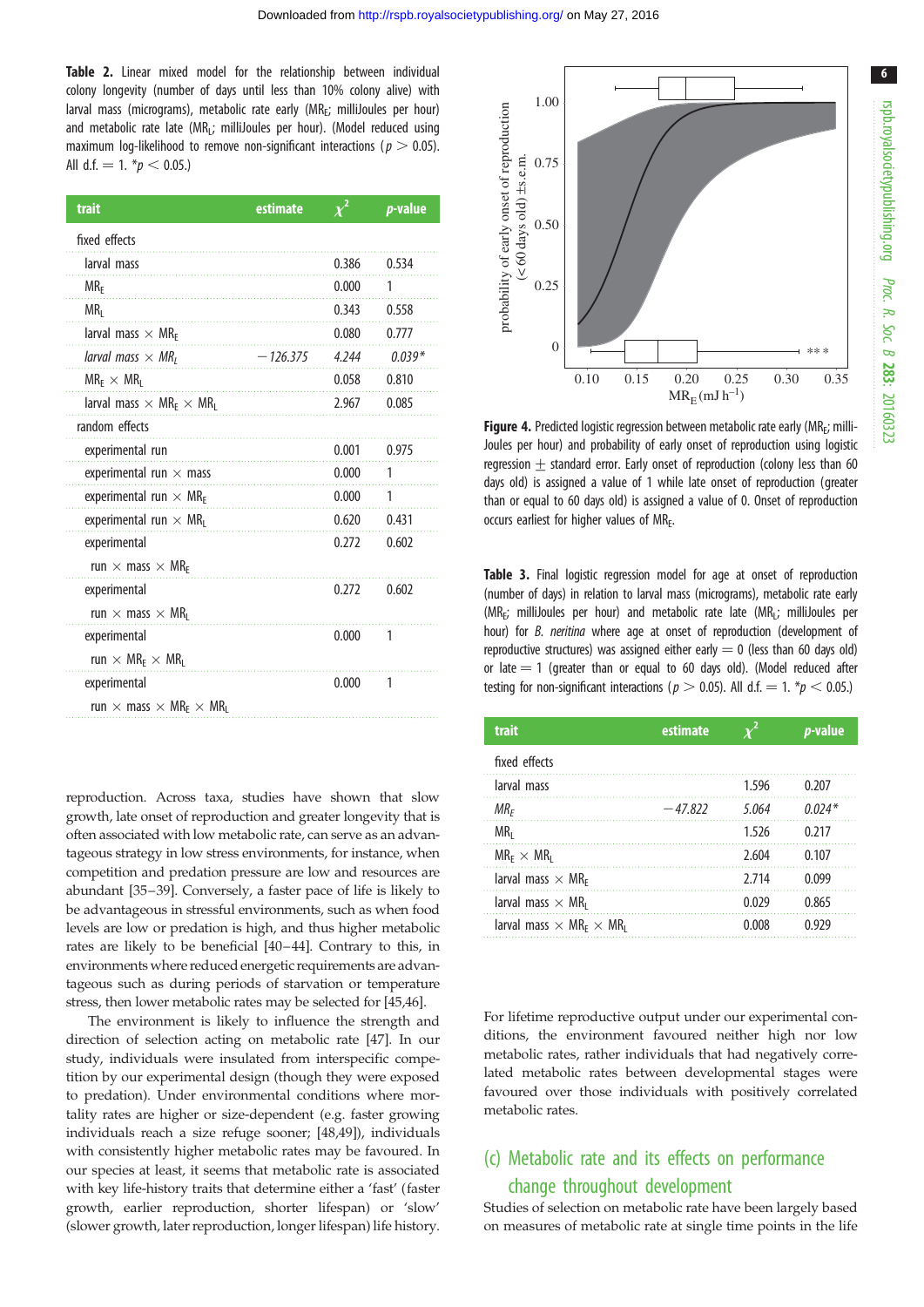7

<span id="page-6-0"></span>history (e.g. [\[50,51](#page-7-0)]). Our results suggest that metabolic rates at different stages throughout the life history can have different and interactive effects on performance. Metabolic rate can fluctuate throughout ontogeny, therefore, repeatability is often low and it is unlikely that individuals will express a single metabolic phenotype throughout the life history [\[52](#page-7-0),[53\]](#page-7-0). In our study,  $MR_E$  and  $MR_L$  were not strongly correlated, rather their effects on fitness were contingent upon each other and the effects of each measure differed across life-history traits. For example, while individuals with lower  $MR<sub>L</sub>$  were longer lived, no significant correlation with longevity and MRE was detected. Conversely, MRE showed a stronger effect on growth rate than MR<sub>L</sub>—when individuals had lower  $MR_{E}$ , then the effects of  $MR_{L}$  were much less important for growth rate than when individuals had higher  $MR_E$ . Our findings showed that fitness was dependent on the interaction between  $MR_E$  and  $MR_L$ , and therefore, raise the possibility that single measures of metabolic rate may not fully capture selection—rather, estimating multiple metabolic rates may increase inferential power. It seems that the fitness consequences of different metabolic rates are integrated across the life history. No single metabolic rate affects performance, rather multiple metabolic rates interact to affect performance. Ideally, we would have taken additional measures of metabolic rate in later life stages, as our findings reflect broader arguments that including more traits is likely to yield a more complete view of selection [\[29,54](#page-7-0)].

### (d) Limitations and future directions

We detected a significant, though slight, positive correlation between metabolic rate at each developmental stage, yet we found strong negative correlational selection on metabolic rates such that the positive covariance should be reduced and ultimately made negative over time (assuming persistent selection across generations). If our estimate of correlational selection accurately reflects a persistent selection regime then the positive relationship between metabolic rates is unlikely to represent an adaptive response to selection. We suspect that genetic constraints maintain the positive relationship between metabolic rates, despite selection against this relationship. If metabolic rate in each stage is positively genetically correlated, then there is little genetic variation in the dimension in which selection acts and responses to correlation selection will be constrained. Estimates of the heritability of metabolic rate remain rare (see White & Kearney [1], table 5) and as far as we are aware, no study has examined genetic covariance between metabolic rates at different life stages. Thus, estimating the genetic covariance between metabolic traits measured at different stages is an important next step in the examination of the evolution of metabolic rate.

While we measured lifetime reproductive output, we insulated individuals from selection at two critical life stages: the larval and metamorphic phase. A necessary logistical constraint was to measure larvae and metamorphosing individuals in the laboratory. Individuals that expressed consistently high or low metabolic rate phenotypes across both developmental stages had poorest performance during the adult stage (in terms of reproductive output), however, it is possible that these phenotypic combinations may yield highest performance in the larval stage. For example, larvae with a higher metabolic rate may be better able to locate suitable settlement sites. Alternatively, individuals with lower metabolic rates may take longer to metamorphose and, therefore, suffer higher mortality during this key phase of the life history. Nevertheless, the benefits for those individuals with consistently high or low metabolic rates during the larval stage would have to be considerable in order to offset the fitness costs that are associated with consistent metabolic rates throughout the life history.

#### Data accessibility. Dryad data reference: [doi:10.5061/dryad.13jv6](http://dx.doi.org/10.5061/dryad.13jv6).

Authors' contributions. A.K.P. carried out the experimental and fieldwork, data analysis, participated in the design of the study and drafted the manuscript; D.J.M. and C.R.W. conceived design of the study and helped with data analysis and drafting of the manuscript. All authors contributed substantially to revisions and gave final approval for publication.

Competing interests. The authors have no competing interests.

Funding. This research was supported by an Australian Postgraduate Award (A.K.P.) and grants from the Australian Research Council (D.J.M. and C.R.W.).

Acknowledgements. The authors wish to thank Royal Brighton Yacht Club for generous access to the study site. We are grateful to C. Olito, L. Kruuk, J. Merila, N. Metcalfe and two anonymous reviewers for insightful advice that greatly improved the manuscript.

# **References**

- 1. White CR, Kearney MR. 2013 Determinants of inter-specific variation in basal metabolic rate. J. Comp. Physiol. B 183, 1–26. ([doi:10.1007/s00360-012-0676-5\)](http://dx.doi.org/10.1007/s00360-012-0676-5)
- 2. Konarzewski M, Ksiazek A. 2013 Determinants of intra-specific variation in basal metabolic rate. J. Comp. Physiol. B 183, 27 – 41. [\(doi:10.1007/](http://dx.doi.org/10.1007/s00360-012-0698-z) [s00360-012-0698-z](http://dx.doi.org/10.1007/s00360-012-0698-z))
- 3. Rubner M. 1908 Das Problem der Lebensdaur und seine Beziehungen zu Wachstum und Ernährung. Munich, Germany: Oldenberg.
- 4. Speakman JR. 2005 Body size, energy metabolism and lifespan. J. Exp. Biol. 208, 1717 - 1730. ([doi:10.](http://dx.doi.org/10.1242/jeb.01556) [1242/jeb.01556](http://dx.doi.org/10.1242/jeb.01556))
- 5. Glazier DS. 2015 Is metabolic rate a universal 'pacemaker' for biological processes? Biol. Rev. 90, 377– 407. ([doi:10.1111/brv.12115](http://dx.doi.org/10.1111/brv.12115))
- 6. Steyermark AC. 2002 A high standard metabolic rate constrains juvenile growth. Zoology 105, 147 - 151. [\(doi:10.1078/0944-2006-00055](http://dx.doi.org/10.1078/0944-2006-00055))
- 7. Larivee ML, Boutin S, Speakman JR, McAdam AG, Humphries MM. 2010 Associations between overwinter survival and resting metabolic rate in juvenile North American red squirrels. Funct. Ecol. 24, 597– 607. [\(doi:10.1111/j.1365-2435.2009.01680.x\)](http://dx.doi.org/10.1111/j.1365-2435.2009.01680.x)
- 8. Downs CJ, Brown JL, Wone B, Donovan ER, Hunter K, Hayes JP. 2012 Selection for increased massindependent maximal metabolic rate suppresses innate but not adaptive immune function. Proc. R. Soc. B 280, 20122636. [\(doi:10.1098/rspb.2012.2636\)](http://dx.doi.org/10.1098/rspb.2012.2636)
- 9. Bennett AF, Ruben JA. 1979 Endothermy and activity in vertebrates. Science 206, 649 – 654. [\(doi:10.1126/science.493968\)](http://dx.doi.org/10.1126/science.493968).
- 10. Hayes JP, O'Connor CS. 1999 Natural selection on thermogenic capacity of high-altitude deer mice. Evolution 53, 1280– 1287. ([doi:10.2307/2640830](http://dx.doi.org/10.2307/2640830))
- 11. Nilsson JA. 2002 Metabolic consequences of hard work. Proc. R. Soc. Lond. B 269, 1735 – 1739. ([doi:10.1098/rspb.2002.2071\)](http://dx.doi.org/10.1098/rspb.2002.2071)
- 12. Derting TL, McClure PA. 1989 Intraspecific variation in metabolic rate and its relationship with productivity in the cotton rat, Sigmodon hispidus. J. Mammal. 70, 520– 531. [\(doi:10.2307/1381424](http://dx.doi.org/10.2307/1381424))
- 13. Alvarez D, Nicieza AG. 2005 Is metabolic rate a reliable predictor of growth and survival of brown trout (Salmo trutta) in the wild? Can. J. Fish. Aquat. Sci. 62, 643– 649. [\(doi:10.1139/f04-223](http://dx.doi.org/10.1139/f04-223))
- 14. Clutton-Brock TH. 1988 Reproductive success. Chicago, IL: University Chicago Press.